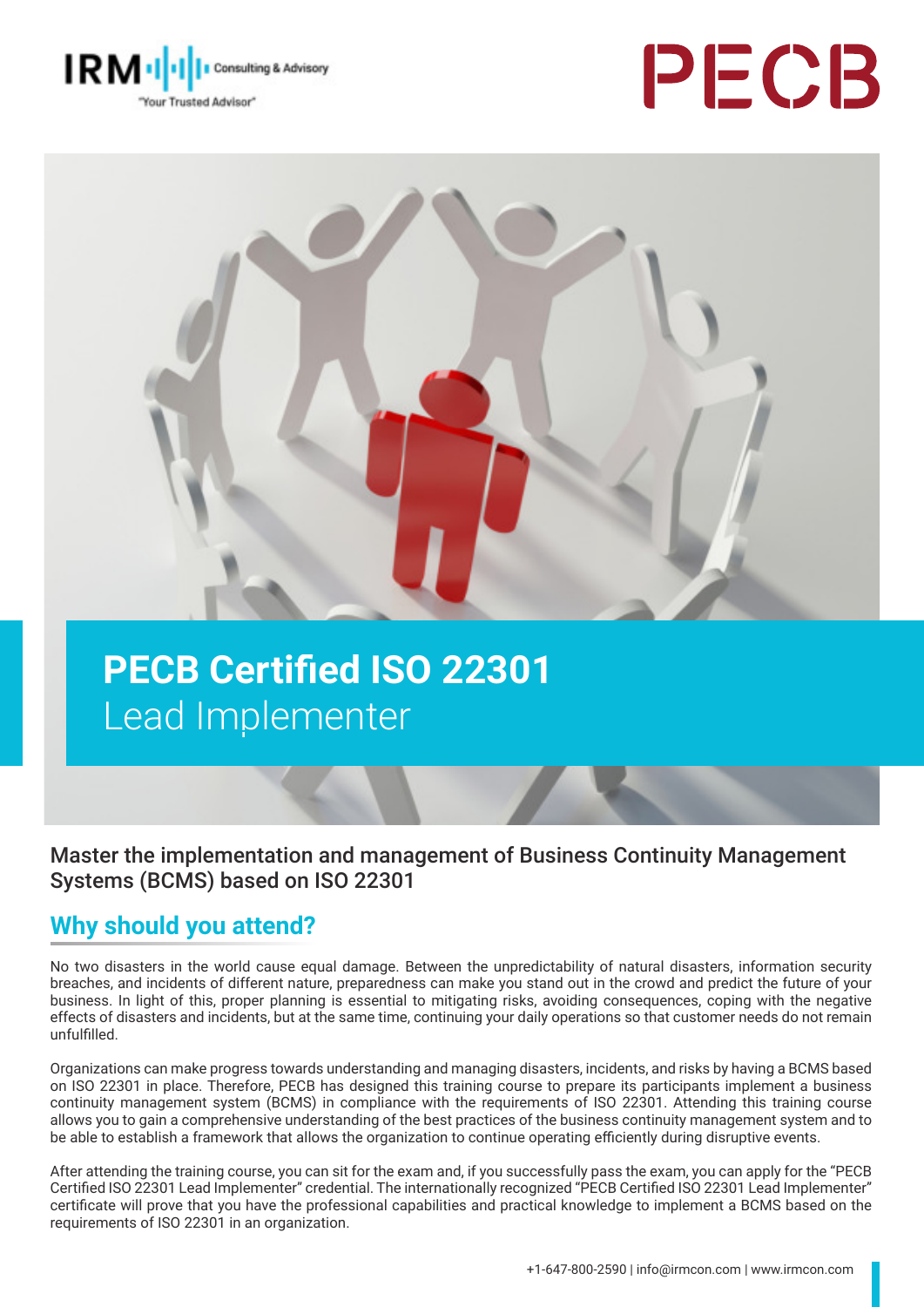

### **Who should attend?**

- $\triangleright$  Project managers and consultants involved in business continuity
- $\triangleright$  Expert advisors seeking to master the implementation of the business continuity management system
- $\geq$  Individuals responsible to maintain conformity with BCMS requirements within an organization
- Members of the BCMS team

### **Course agenda**

### Introduction to ISO 22301 and initiation of a BCMS

- $\triangleright$  Training course objectives and structure
- $\blacktriangleright$  Management system standards
- $\blacktriangleright$  Fundamental business continuity principles and concepts
- $\blacktriangleright$  Business continuity management system

#### Implementation plan of a BCMS

- $\blacktriangleright$  Leadership and commitment
- $\triangleright$  Business continuity objectives and planning of changes
- $\blacktriangleright$  Business continuity policy
- $\triangleright$  Organizational structure

#### Implementation of a BCMS

- $\triangleright$  Risk assessment
- $\triangleright$  Business continuity strategies and solutions
- $\triangleright$  Business continuity plans and procedures
- $\triangleright$  Incident response plan
- $\triangleright$  Initiation of the BCMS implementation
- $\triangleright$  The organization and its context
- $\blacktriangleright$  Analysis of the existing system
- $\triangleright$  BCMS scope
- $\blacktriangleright$  Documented information management
- $\triangleright$  Competence and awareness
- $\triangleright$  Business impact analysis
- $\blacktriangleright$  Emergency response plan
- $\triangleright$  Crisis management plan
- 

#### BCMS monitoring, continual improvement, and preparation for the certification audit

- $\triangleright$  Exercise programs
- $\blacktriangleright$  Monitoring, measurement, analysis, and evaluation
- $\triangleright$  Internal audit
- $\blacktriangleright$  Management review
- Treatment of nonconformities
- $\triangleright$  Continual improvement
- $\triangleright$  Preparing for the certification audit
- $\triangleright$  Certification process and closing of the training course
- 
- $\triangleright$  Communication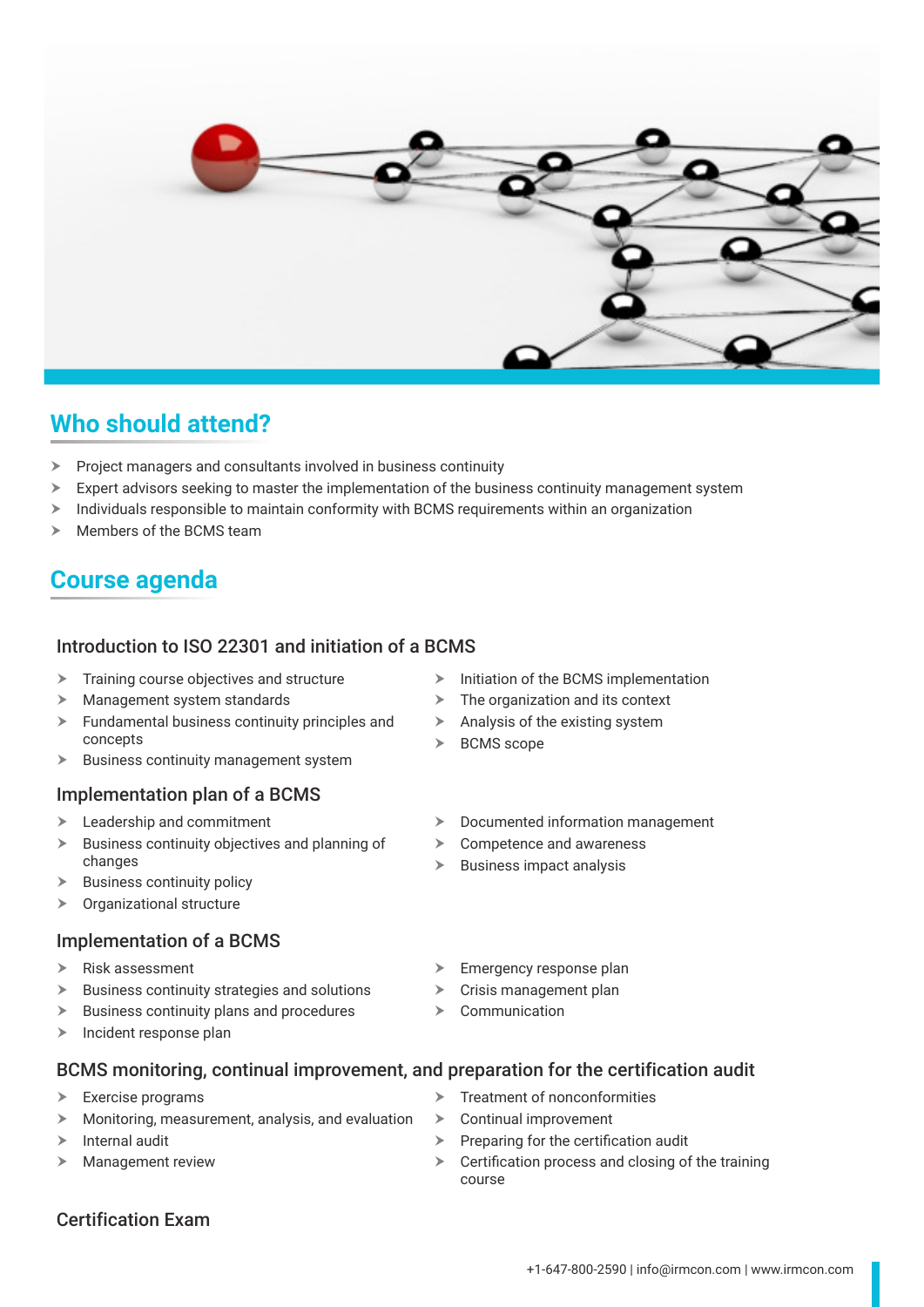

### **Learning objectives**

- $\triangleright$  Gain a comprehensive understanding of the concepts, approaches, methods, and techniques used for the implementation and effective management of a BCMS
- $\geq$  Learn how to interpret and implement the requirements of ISO 22301 in the specific context of an organization
- > Understand the operation of the business continuity management system and its processes based on ISO 22301
- $\triangleright$  Acquire the necessary knowledge to support an organization in effectively planning, implementing, managing, monitoring, and continually improving a BCMS

### **Examination** Duration: 3 hours

The "PECB Certified ISO 22301 Lead Implementer" exam complies with the PECB Examination and Certification Program (ECP) requirements. The exam covers the following competency domains:

- **Domain 1** Fundamental business continuity principles and concepts
- **Domain 2** | Business continuity management system (BCMS) requirements
- **Domain 3** | Planning a BCMS implementation based on ISO 22301
- **Domain 4** Implementing a BCMS based on ISO 22301
- **Domain 5** Performance evaluation and monitoring and measurement of a BCMS based on ISO 22301
- **Domain 6** | Continual improvement of a BCMS based on ISO 22301
- **Domain 7** | Preparing for a BCMS certification audit

For more detailed information about the PECB examination process, please visit [Examination Rules and Policies.](https://pecb.com/en/examination-rules-and-policies)